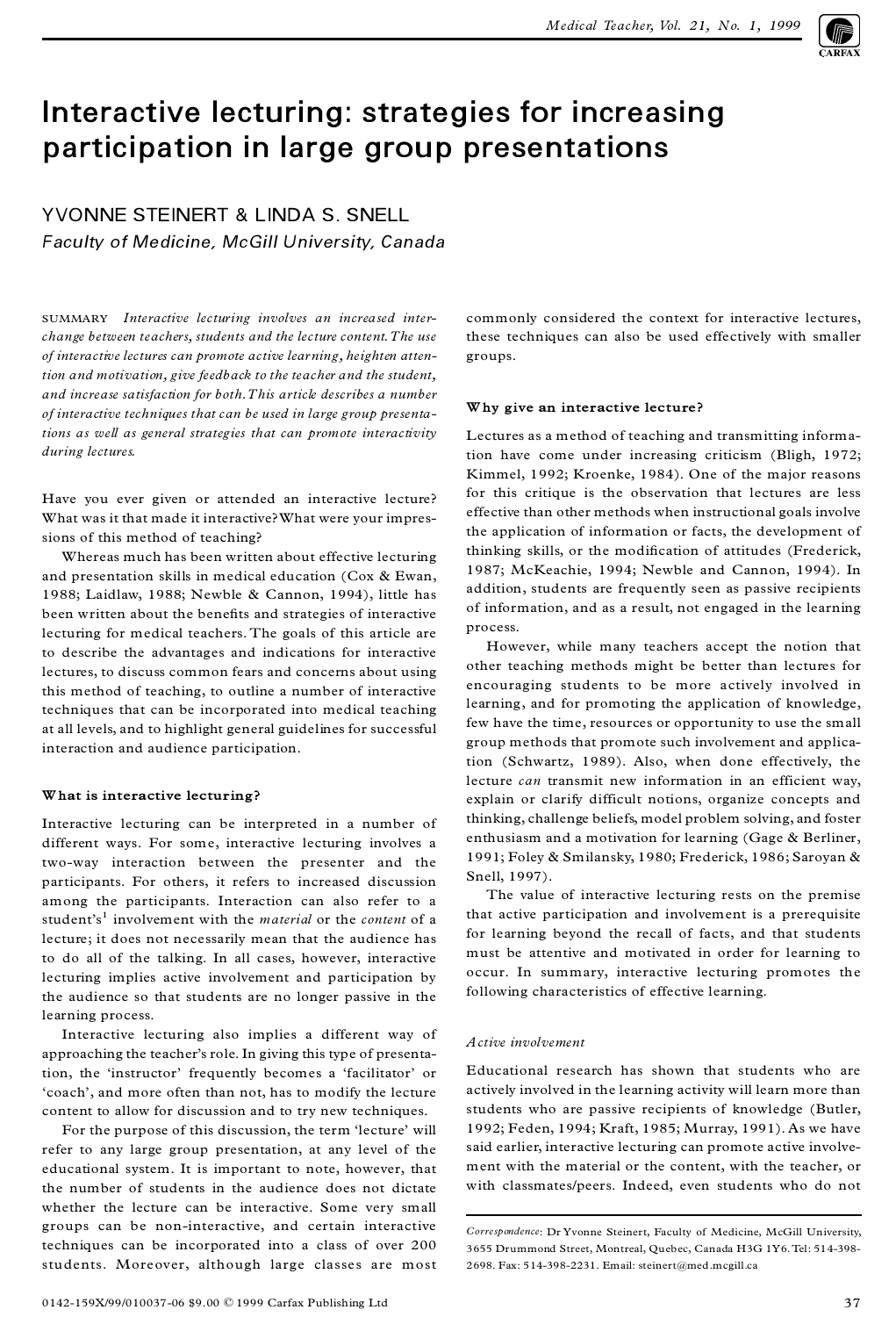talk in class are often stimulated by questions or problemsolving exercises as they think about what they would answer in a particular situation.

#### *Increased attention and motivation*

Other studies in education have demonstrated that increased attention and motivation enhance memory (Gage & Berliner, 1991; Mannison *et al*., 1994; Meyers & Jones, 1993). In fact, some authors have said that increased arousal and motivation are *the* essential ingredients for learning, and often are more important to retention than intelligence. Attention span studies have shown that students' interest and attention in the traditional lecture diminishes significantly after 20 minutes (Frederick, 1986; Foley & Smilansky, 1980; Stuart & Rutherford, 1978). Energy shifts—or changes of pace—are essential if student attention is to remain focused. By changing pace and incorporating a variety of techniques that arouse attention, interactive lectures can stimulate interest and help to maintain attention. By encouraging applications to 'real life' situations or focusing on controversial issues, interactive lectures also motivate students to read and learn more.

#### *A `different' kind of learning*

In addition to increasing student involvement, attention and motivation, interactive lecturing promotes a 'higher level' of thinking (Lowman, 1984; Michaelsen *et al*., 1982; Ramsden, 1992).This includes the analysis and synthesis of material, application to other situations and evaluation of the material presented. Interactive lecturing can facilitate problem-solving and decision-making, communication skills and 'thinking on your feet'. This is particularly important in medical education where the application and use of information is as important as the retention and recall of facts.

# *FeedbackÐto the teacher and the student*

The importance of feedback to learning has been frequently noted (Jason & Westberg, 1991; Lowman, 1984). Interactive techniques allow teachers to receive feedback at a number of levels: on student needs (at the beginning, middle or end of a lecture), on how the information has been assimilated, and on future learning directions. Students, on the other hand, can get feedback on their own knowledge or performance. For example, computerized audience response systems allow for the rapid collation and broadcast of students' responses to questions (Jason & Westberg, 1995). Quizzes at various intervals during the lecture also allow for immediate feedback.

# *Increased student—and teacher—satisfaction*

In a recent study of surgical teaching, Papp & Miller (1996) found that faculty who involve students in their lectures by questioning were perceived more favourably by students than those who did not. These authors also report that students who attend lectures by faculty who ask many questions believe that the lecture is more stimulating. Butler (1992) found that student satisfaction with the lecture format increased when the students were actively involved in the teaching session.

At the same time, experienced teachers will tell you that once you have tried an interactive lecture, it is difficult to go back to a more traditional style where the audience is more passive and less involved. In many ways, interactive lectures keep the teachers interested and awake as well!

In summary, interactive lecturing encourages active participation on the part of the teacher and the student. This method of teaching arouses student attention and allows for instant feedback on whether the lecture material has been understood. It also promotes a higher level of thinking, problem solving and application of material taught. Indeed, interactive lecturing is a way to capitalize on the strengths of small group learning in a large group format (Butler, 1992).

#### **What prevents us from giving interactive lectures?**

#### *Fear*

Whereas most teachers accept the theoretical benefits of interactive lectures, many will not engage in such lectures for a number of reasons. Most frequently, teachers report a fear of *losing control* when giving such a lecture. They fear that if the class is allowed to participate actively and ask questions, the presenter will no longer be `in control', of either the students or the material, and that chaos may reign. Fear of not *covering all of the material*, or of sacrificing important content, is another commonly encountered lament. It is true that the 'number of facts' need to be reduced in order for a lecture to become interactive; we also know that if we present too much information, students will retain less (McKeachie, 1994; Newble & Cannon, 1994; Russell *et al*., 1984).

Additional fears include anxiety about not knowing the answer to a question posed by the students, concern that a `dominant' group will take over and apprehension that no one will respond to a question asked.

#### *The `context' of learning*

Time constraints are frequently mentioned as a reason for not giving an interactive lecture; but again, this concern is more commonly related to the fear of not 'covering' all of the material. Audience expectations, the subject matter and the physical setting may also hinder an attempt to be interactive. Many teachers believe that the basic sciences cannot be taught interactively, and that it is easier to teach the clinical sciences using this format. Others believe that undergraduate students, because of their more limited knowledge, cannot participate in an interactive lecture, which may appear more appropriate for postgraduate students and practicing physi cians. And yet, teaching experiences and the relevant literature do not support this position.

# **What are commonly used interactive techniques?**

The following section provides an overview of the most commonly used interactive techniques in medical education. Although the indications and limitations of these diverse methods may differ, the common ingredient to all is the goal of increasing student participation, attention and motivation in the lecture process. These methods include the following.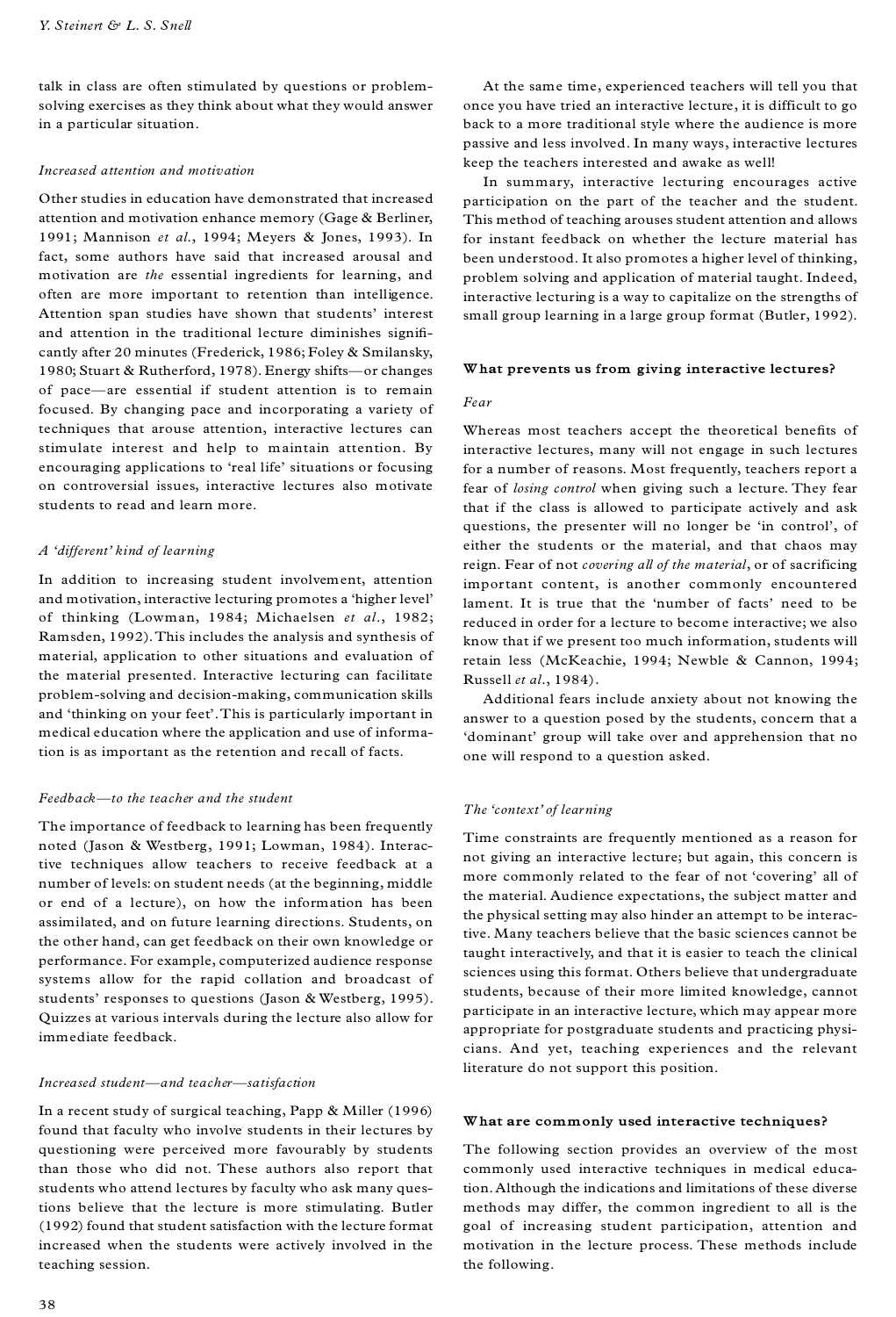#### *1. Breaking the class into smaller groups*

Small group teaching has distinct advantages over lecturing in terms of promoting comprehension, application and problem solving (Butler, 1992; McKeachie, 1994). Yet, for many of its proponents, small group teaching is not a cost effective method of teaching. Incorporating small groups into lectures can, therefore, be beneficial for promoting the discussion of ideas and concepts, for examining issues and presenting alternatives, for encouraging the application of new concepts, and for fostering problem solving and communication skills. Group discussions also give the teacher an additional way of assessing student attitudes and beliefs.

Two interesting examples of this technique have been presented by Schwartz (1989), teaching biochemistry to a large number of students, and by Stein *et al*. (1990), who incorporated small group teaching methods in a large group setting in clinical pharmacology. The general strategy is to break the class into small groups, using a judicious rearrange ment of seating if necessary (Gibbs *et al*., 1988; Newble & Cannon, 1994). Small groups of between two and four people may be formed among neighbours without any move ment while larger groups can be formed quite quickly. The selection of the most appropriate grouping will largely depend on what you wish to achieve. Small groups may be asked to discuss a limited topic for a few minutes (in what is often called `buzz groups' because of the noise in the room) or they may consider broader issues for a longer period of time.The small groups can also join to form larger groups to further discuss the same topic or to consider a different approach to the same task (Gibbs *et al*., 1988; Jackson & Prosser, 1989; Michaelsen *et al*., 1982).

Although breaking the class into small groups is a powerful and very effective technique, it is not frequently attempted. Once tried, however, more traditional lectures seem far too silent!

# *2. Questioning the audience*

Questioning the audience is probably one of the most frequently used interactive techniques. It is also the easiest to implement. Questions can stimulate interest, arouse attention, serve as an `ice breaker', and provide valuable feedback to the teacher and student alike (Knox, 1986). Questioning can take many forms.

· *Straightforward questions*: the value of effective questioning has been highlighted by many authors (Foley & Smilansky, 1980; Schwenk & Whitman, 1987). Some examples of straightforward questions include the following: `What are the common causes of right lower quadrant pain?' `Which therapy would you choose for the treatment of hypertension, and why?' In asking questions of the audi ence, it is important to remember to pose them in a non-threatening way, to *wait* for a response, and to make sure that more than one student has an opportunity to respond!

Another way of using questions is to allow students to ask questions of the teacher. The majority of lecturers save time at the end of their presentation for questions from the audience, and yet, many of these presenters are often disappointed by the lack of-or quality of-the questions. It is far more useful to intersperse the lecture with time for questions, from both the teacher and students.

· *B rainstorming*: brainstorming refers to that process whereby students generate a list of issues-in response to a specific question or topic—and judgement of the responses is initially suspended (Newble & Cannon, 1994; Schwenk & Whitman, 1987). Only after the list is completed are comments or critiques invited.

Brainstorming can be used at different points in the lecture. At the beginning, it can be used to invite everyone in the group to participate and to put them at ease. For example, the lecturer might start a presentation by asking the class to list all the possible complications of diabetes. While this is happening, the teacher—or a student—can scribe these responses on a flipchart, blackboard or transparency, for critical review after an initial phase of accepting all ideas and statements. In reviewing the list, the lecturer may decide to organize his/her presentation around comments made or highlight the key issues that will be addressed. Brainstorming at the beginning of a session has the added benefit of providing an evaluation of the students' knowledge of a particular area prior to teaching.

Brainstorming in the middle of a lecture can be helpful to change the pace, to regain the group's attention, or to apply certain 'facts' presented so far. For example, the teacher might ask the following: 'What are the common side effects of antidepressant medication?' Brainstorming at the end of a lecture allows the students to summarize the information discussed, to develop a framework for the material covered, and to provide feedback on what was understood or learned.

· *Rhetorical questions*: rhetorical questions have been defined as those questions that are asked merely for effect with no answer expected (Webster's Dictionary, 1977).

Rhetorical questions stimulate thought without requiring an answer. They are frequently introduced at the beginning of a lecture or particular segment of the lecture, to stimulate interest in the subsequent presentation. For example, one might start a lecture on *Surviving Change* by asking the audience whether any of them have experienced a change in the last year—and whether any of them have survived.

- · *Surveying the class*: this technique is particularly useful for identifying audience needs and interests, for allowing teachers to assess the students' baseline level of knowledge around a particular topic, and for arousing motivation. For example, asking the students how many of them have ever had a fracture at the beginning of a class on orthopaedic trauma gets their attention very quickly!
- · *Quizzes and short answers*: Quizzes or short answers can be used at the beginning or end of a class to provide a `check-up' on learning, to summarize or synthesize the information presented, and to point out gaps in understanding for both the teacher and the student. Testing students at the end of a lecture can help to increase their retention of the information covered (Bligh, 1972; Gibbs *et al*., 1987).

#### *3. Using audience responses*

Interactive computer systems are one of the newer ways by which to promote interaction in a large group (Jason &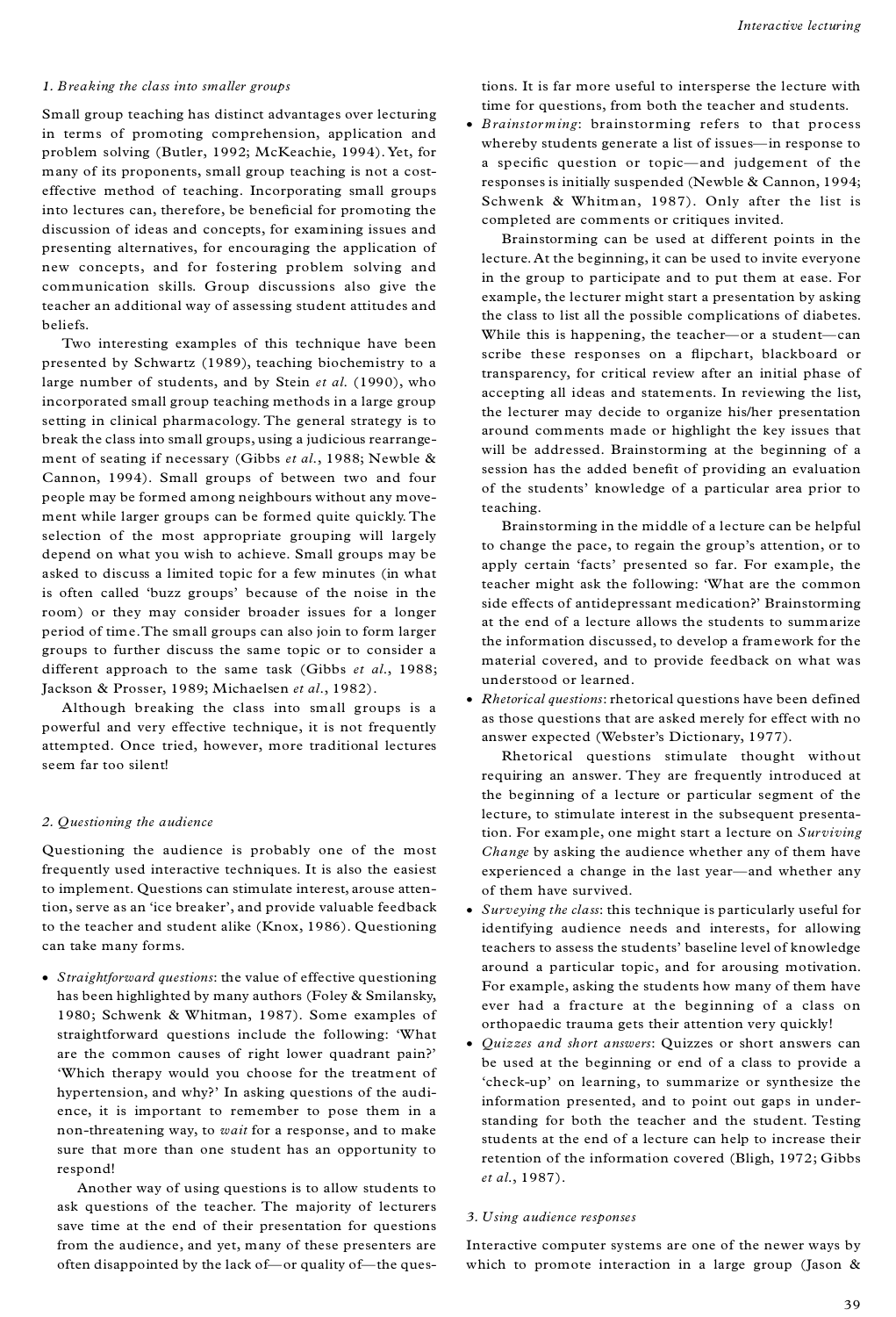Westberg, 1995). By using this method, audience attention is quickly aroused and the learner can receive immediate feedback on his/her knowledge in an anonymous fashion. Students can also compare their responses to their classmates in an easy and effective manner (Ytterberg *et al*., 1994).

The disadvantage of this method, on the other hand, is that it can become too `gimmicky' and some people only see it as a gadget. It also takes more preparation on the part of the teacher because the questions have to be carefully selected and programmed prior to the presentation. Another disadvantage to this method is the fact that the questions are usually closed in nature and spontaneous responses cannot be easily incorporated into the pre-set format.

An alternative approach to the interactive computer system, that is much less costly, is the use of flash cards. For example, the teacher can project a 'multiple choice' or 'truefalse' question on the overhead projector, and for each response, the students raise a different coloured card.

# *4. Use of clinical cases*

Clinical cases can be used in different ways to bring relevance to the discussion (Douglas *et al*., 1988; Stein *et al*., 1990). Indeed, this is probably the second most common method (after questioning) used by medical teachers. The use of cases heightens interest and promotes problem solving in an effective manner. It also encourages clinical reasoning and makes the learning of medicine 'real', important for junior students with limited clinical experience and for seasoned practitioners who can easily see application to their own clinical practices.

During the lecture, students can be asked to analyze or discuss a case that is presented on paper, on video or live. Case presentations can be structured in different ways, and the objectives for its use should be clearly delineated beforehand. For example, a *brief case description* can be used to illustrate a particular point or support certain principles being addressed, at any time during the lecture. It can also be used to get students to hypothesize about what is going on and to problem solve.

Alternatively, students can be asked to *work through a case* in class, where the lecturer starts by giving some information, asks students for their hypotheses and areas for further inquiry, provides additional information, and slowly works through the case with the students. Examples of this include the following:

- · *Cliff hanger cases*: students are asked to read a case that outlines a complex situation and that includes a problem calling for decision. The case narrative stops at the decision point but students are asked what they would do and why. In class, students have to defend the factual basis and reasoning that led to their decision (Segall *et al*., 1975;Wilkerson & Miller, 1984).
- · *Incident type cases*: students are presented with a short description of a problem situation. If they ask the right questions, they are supplied with more information. As a group, the students take the role of the decision maker trying to sort out the problem. Sometimes they are divided into teams and asked to defend their positions. Often they work alone. The class, however, must come to a decision that is mutually agreeable (Segall *et al*., 1975; Wilkerson & Miller, 1984).

· *Inviting patients* to class heightens student interest and motivation. This is particularly helpful when the learners can interact with the patient.

#### *5. Use of written materials*

Written materials are helpful to assist in the organization of key concepts, to promote the retention of information, and to remove pressure on the teacher to 'cover everything'. For example, handouts of slides (Amato & Quirt, 1990) allow students to participate more in thinking about the concepts under discussion rather than writing down every word of the lecture.

The literature on handouts (Beard & Hartley, 1984; Butler, 1992) suggests that students achieve higher test scores from lectures accompanied by handouts, that students appreciate them, and that the design of the handout can influence note-taking practices. For example, in one study, students preferred to write in the space between headings, and the more space left, the more notes were taken (Newble & Cannon, 1994). Similarly, Butler (1992) found that incomplete handouts promoted greater attention and retention of the material taught. In an interactive lecture, handouts can also structure the discussion and/or supplement the lecture content.

The timing of when to distribute the handout often depends on its purpose. It is useful prior to the lecture if the student is to come prepared with a fund of knowledge; it is more effective at the outset of the lecture if the handout is incomplete; and it is most valuable at the end of the lecture if the handout contains supplemental information for further reading. Critical to its success, however, is the use of the handout *in* class.

#### *6. Organizing debates, reaction panels and guests*

Debates can be conducted in a number of ways. For example, the class can be divided in two (e.g. along the two sides of the lecture hall) and the students on either side can be asked to support two different sides of the issue (Frederick, 1986, 1987;Wilkerson & Miller, 1984). Assignment of `sides' might take place ahead of time or students can be asked to seat themselves according to their point of view. The class can then proceed by the instructor asking for several state ments from persons seated on each side. Although neither side may contain the whole truth, it can be energizing to defend a particular perspective. Students choosing a middle ground should be invited to defend their reasoning. Summary arguments could be made by several students from each 'side'.

Alternatively, a number of students can be chosen from the class to debate an issue in front of the class (Herbert, 1990). Peer-led debates and discussions have the advantage of enlisting class support and interest.

#### *7. Using simulations and role plays*

Simulations and role plays allow students to try out a real life situation in a 'safe setting' and to receive feedback on their experiences (Handfield-Jones et al., 1993; Steinert, 1993a). By presenting students with a situation that they are likely to face in the future, simulations can heighten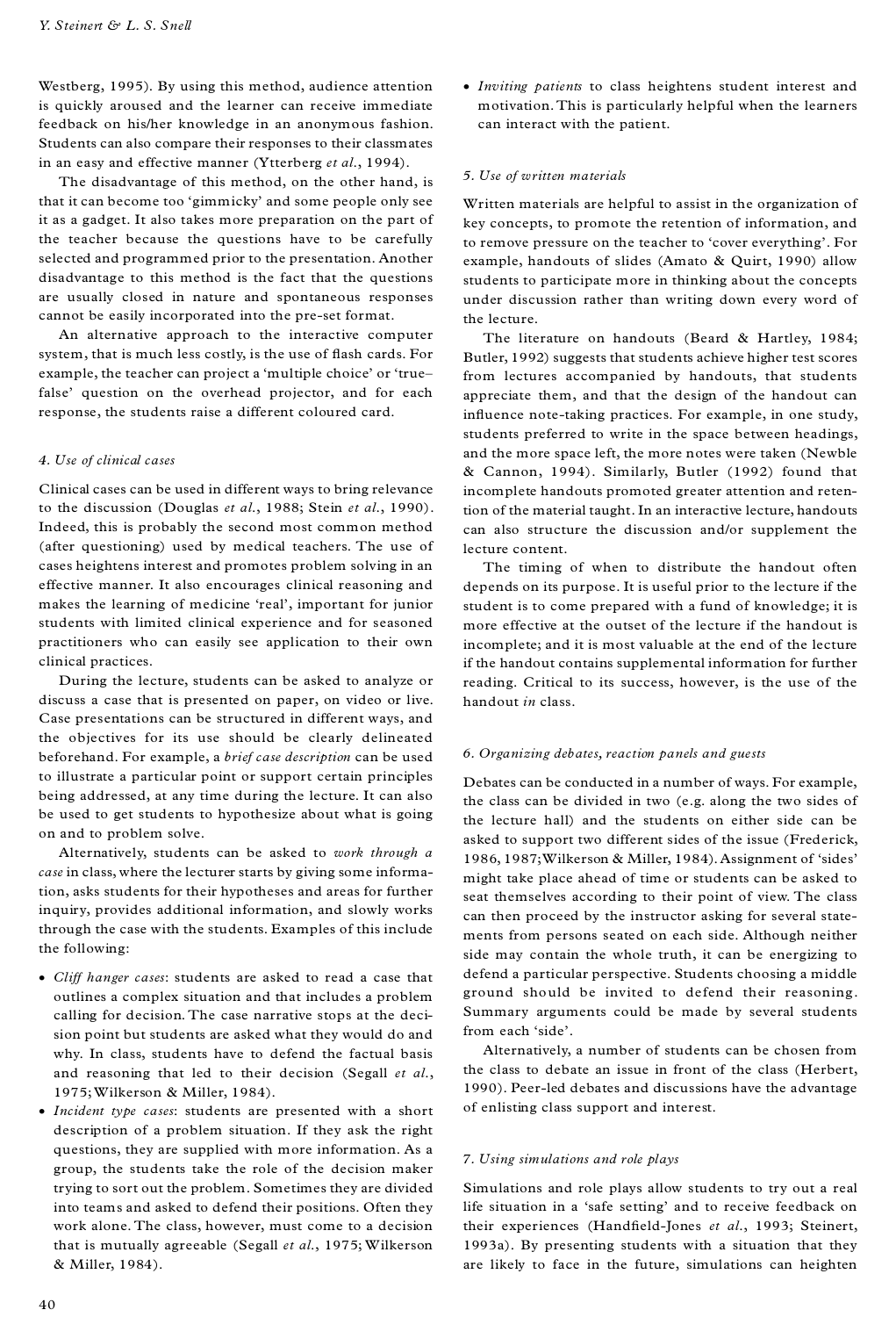attention and clinical relevance, and involve students at a number of levels in the lecture format. Role plays can also be used creatively in large classes. For example, students can be asked to role play a doctor-patient encounter and receive feedback from their peers. Alternatively, the teacher can role play a particular patient problem (e.g. a 24-year-old woman complaining of painful intercourse) and ask the students to take a history. Simulations can be used effectively as well. In a presentation on Parkinson's Disease, the teacher can demonstrate a number of abnormal gaits, and students can be asked to identify the differences among them.

# *8. Using ®lms and videotapes*

Film clips or videotaped vignettes can be used as a trigger to promote discussion or to stimulate student thinking. Most often, the objective is to elicit an emotional as well as a cognitive response in the viewer and to 'trigger' meaningful discussion (Segall *et al*., 1975). For example, a short vide otaped segment can be used to illustrate a challenging patient interview and the students may be asked to react to what they saw.

Films or videotapes used for this purpose should usually be brief in duration and present only part of a situation in order to promote further inquiry or discussion. Videotapes are also useful for examining student attitudes and skills (Steinert, 1993b).

# *9. Audiovisual aids*

Certain audiovisual aids facilitate interaction more than others. Overhead projectors, for example, allow the presenter to maintain eye contact with the audience, to record audi ence responses, and to change the order of the presentation, which is not easily achieved when using 35 mm slides. Flip charts and whiteboards allow for the creation of diagrams or content during the lecture and easily permit the scribing of students' answers to questions, problem solving exercises or debates. Multimedia presentations and computer assisted learning also promote interactivity.

#### *10. Using effective presentation skills*

Although the focus of this discussion is not on effective presentation skills per se, the presence or absence of such skills can determine the effectiveness of an interactive lecture. Clearly, if one does not have eye contact with the students or scan the audience, the lecture cannot be interactive! Similarly, the physical setting (e.g. a long, steep lecture hall vs one where members of the audience can see each other) can hinder or facilitate interaction.

# **What general strategies will help us to become more interactive?**

The previous section outlined a number of specific interactive techniques that teachers may consider using. The following general principles may help them to become more interactive.

(1) *Be willing to take risks and overcome your fears*. As we have stated earlier, giving an interactive lecture can be very risky, but taking the risk is worthwhile if it will enhance student learning. Identify your fears, be willing to take a risk and maintain your sense of humour. Most of all, be prepared for the unexpected!

- (2) Prepare—and practice. Many successful teachers will tell you that it takes longer to prepare an interactive lecture than a traditional one because of the need to pare down the material and to choose your methodology carefully. Preparation—and practice—is, therefore, the key.
- (3) *Be clear in your objectives and cut down on your material.* Whereas it is always important to have clear objectives, this becomes even more important in an interactive lecture. Remember that less is more; consider your three most important `points' and build your lecture around them. Do not try to cover every topic in complete detail; when worried about 'leaving out' too much material, or not 'covering' everything, provide readings and handouts to supplement the material. Always ensure that your methods match your objectives.
- (4) *Prepare students for their role in interactive lectures.* As teachers, we cannot assume that students will know how to participate in a lecture or what behaviour is appropriate. Accustomed to being passive, students must learn to become active participants in the process of learning, and we must prepare them to do this over time. Setting rules at the beginning of your lecture and outlining how your session will be conducted is one way of preparing your students for taking an active role in the process of learning.
- (5) *Remain flexible—and do not overdo it.* Many teachers, once introduced to the concept of interactive lecturing, want to immediately apply their newly acquired skills. Remember to focus on one new technique at a time, and to remain flexible. Finally, be prepared to abandon your prepared agenda!

#### **Conclusion**

As Frederick (1986) has said, the lecture method is here to stay. By using interactive techniques and strategies, students will become more involved in the learning process, retain more information and be more satisfied. So will the teacher!

# **Acknowledgements**

Grateful appreciation is expressed to the members of the McGill Faculty Development Advisory Committee, Drs Larry Conochie, Peter McLeod and Louise Nasmith, the group leaders and co-leaders of our workshops on *Interactive Lecturing*, and the workshop participants, who have all contributed to the ideas expressed in this manuscript.

# **Note**

[1] The word 'student' will be used to represent students at all levels of medical education, including undergraduate students, postgraduate students or residents, and practicing physicians. Moreover, although most of the examples used in this discussion refer to undergraduate and postgraduate education, the strategies suggested apply to continuing medical education and faculty development activities as well.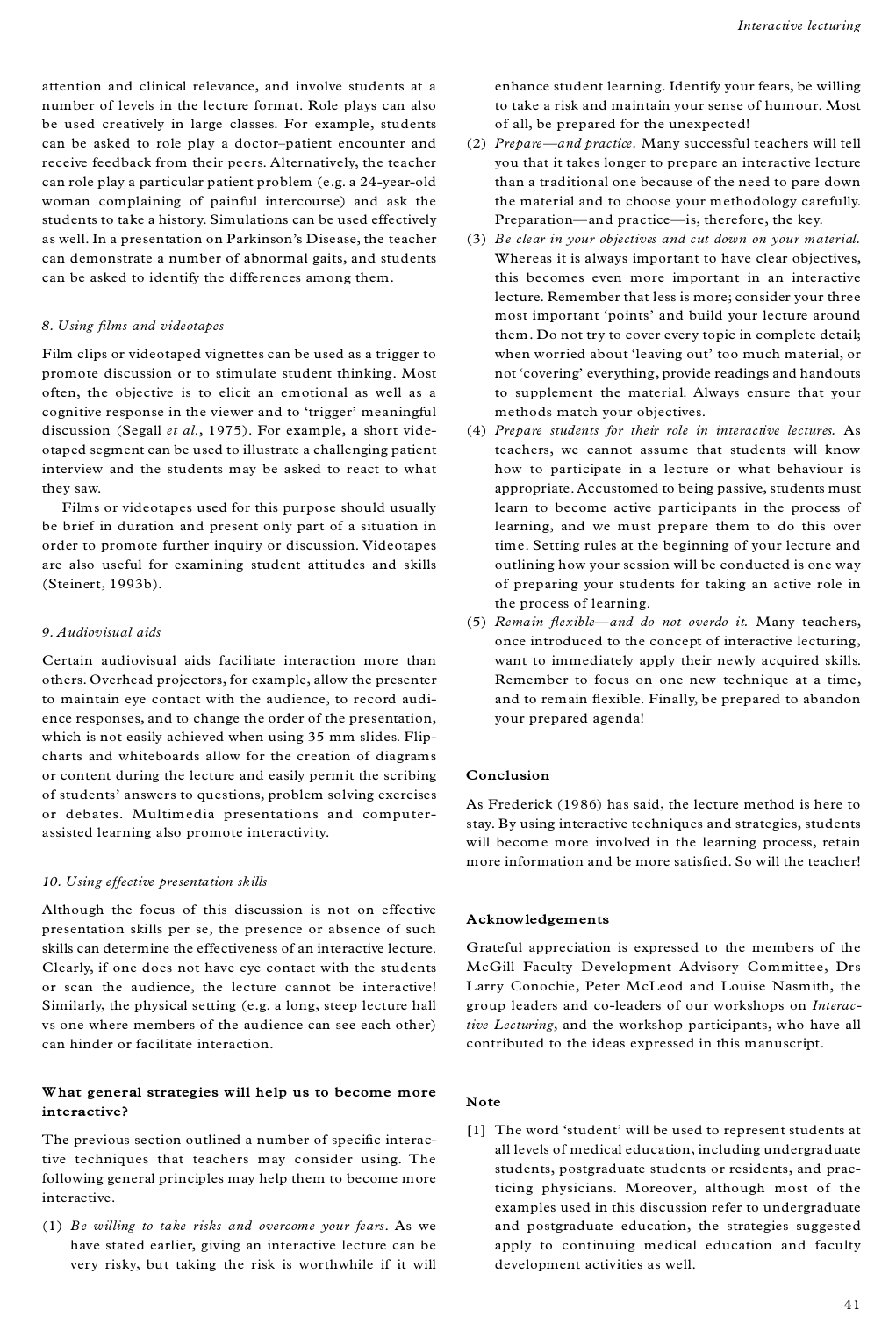#### **Notes on contributors**

YVONNE STEINERT, Ph.D. is a clinical psychologist in the Depart-<br>ment of Family Medicine at the Sir Mortimer B. Davis Jewish General Hospital and McGill University and Associate Dean for Faculty Development at McGill University in Montreal, Quebec.

LINDA SNELL, M.D., M.H.P.E., F.R.C.P.C. is the Director of the Division of General Internal Medicine and Associate Dean for Continuing Medical Education at McGill University in Montreal, Quebec. Both authors have been actively involved in planning and presenting programs designed to improve the teaching and lecturing skills of health care professionals.

#### **References**

- AMATO, D. & QUIRT, I. (1990) Lecture handouts of projected slides in a medical course, *Medical Teacher*, 12, pp. 292-296.
- BEARD , R. & HARTLEY, J. (1984) *Teaching and Learning in Higher Education* (London, Harper and Row).
- <sup>B</sup>L IGH, D. (1972) *What's the Use of Lectures?* (Middlesex, England, Penguin).
- BUTLER, J.A.(1992) Use of teaching methods within the lecture format, *Medical Teacher*, 14, pp. 11-25.
- COX, K. & EWAN, C. (1988) *The MedicalTeacher* (Edinburgh, Churchill Livingstone).
- DOUGLAS, K., HO SO KAWA, M. & LAWLER, F. (1988) *A Practical Guide to Clinical Teaching in Medicine* (New York, Springer).
- FEDEN , P.D. (1994) About instruction: Powerful new strategies worth knowing, *Educational Horizons*, 73, pp. 18-24.
- FOLEY, R. & SMILANSKY, J. (1980) *Teaching Techniques* (New York, McGraw Hill).
- FREDERICK, P. (1986) The lively lecture—8 Variations, *College Teaching*, 34, pp. 43–50.
- FREDERICK, P. (1987) Student involvement: active learning in classes, in: M.G. <sup>W</sup>E IMER (Ed) *New Directions for Teaching and Learning, 32, Teaching Large ClassesWell*, pp. 45±56 (San Francisco, Jossey-Bass).
- Feaching Large Classes Well, pp. 45-56 (San Francisco, Jossey-Bass).<br>GAGE, N. & BERLINER, D (1991) *Educational Psychology* (Dallas, Houghton-Mifflin).
- GIBBS, G., HABESHAW, S. & HABESHAW,T. (1987) Improving student learning during lectures, *Medical Teacher*, 9, pp. 11-20.
- GIBBS, G., HABESHAW, S. & HABESHAW,T. (1988) *53 Interesting Things to Do in Your Lecture* (Bristol, UK, Technical and Educational Services).
- HANDFIELD-JONES, R., NASMITH, L., STEINERT, Y. & LAWN, N. (1993) Creativity in medical education: the use of innovative techniques in clinical teaching, *Medical Teacher*, 15, pp. 3-10.
- HERBERT, C.P. (1990) Teaching prevention by debate, *Family Medicine*,  $22.$  pp.  $151-153.$
- JACKSON, M. W. & PROSSER, M.T. (1989) Less lecturing, more learning, *Studies* in Higher Education, 14, pp. 55-68.
- JASON, H. & WESTBERG, J. (1991) *Providing Constructive Feedback* (Boulder, CO, A CIS Guidebook for Health Professionals).
- JASON, H. & WESTBERG , J. (1995) *Making the Most of Instructional Presentations: Using the Audience Response System* (Kalamazoo, MI, UpJohn).
- KIMMEL, P. (1992). Abandoning the lecture: curriculum reform in the introduction to clinical medicine, *The Pharos*, 55, pp. 36-38.
- KNOX, A.B. (1986) *Helping Adults Learn* (San Francisco, Jossey-Bass).
- KRAFT, R.G. (1985) Group-inquiry turns passive students active, *College Teaching*, 33, pp. 149-154.
- KROENKE, K. (1984) The lecture method: where it wavers, *American Journal of Medicine*, 77, pp. 393-396.
- LAIDLAW, J.M. (1988) Twelve tips for lecturers, *Medical Teacher*, 10, pp. 13-17.
- LOWMAN, J. (1984) *Mastering theTechniques ofTeaching* (San Francisco, Jossey-Bass).
- MANNISON, M., PATTON, W. & LEMON, G. (1994) Interactive teaching goes to Uni: keeping students awake and learning alive, *Higher Education Research and Development*, 13, pp. 35-47.
- <sup>M</sup>C<sup>K</sup>EACH IE, W. (1994) *Teaching Tips* (Lexington, MA, D.C. Heath and Co).
- MEYERS, C. & JO NES,T.B. (1993) *Promoting Active Learning: Strategies for the Classroom* (San Francisco, Jossey-Bass).
- MICHAELSEN, L.K., WATSON, W., CRAGIN, J.P. & FINK, L.D. (1982) Team learning: a potential solution to the problems of large classes, *Exchange:The Organizational BehaviorTeaching Journal*, 7, pp. 13±21.
- MURRAY, H.G. (1991) Effective teaching behaviours in the college classroom, in: J. SMART (Vol. ed.) *Higher Education: Handbook of Theor y and Research*, 7, pp. 135±172 (New York, Agathon Press).
- NEWBLE, D. & CANNON , R. (1994) *A Handbook for Medical Teachers* (Boston, Kluwer Academic).
- PAPP, K.K. & MILLER, F.B. (1996) The answer to stimulating lectures is the question, *Medical Teacher*, 18, pp. 147-149.
- RAMSDEN, P. (1992) *Learning to Teach in Higher Education* (London, Routledge).
- RUSSELL, I.J., HENDR ICSON, W.D. & HERBERT R.J. (1984) Effects of lecture information density on medical student achievement, *Journal of Medical Education*, 59, pp. 881-889.
- SAROYAN, A. & SNELL, L. (1997) Variations in lecturing styles, *Higher Education*, 33, pp. 85-104.
- SCHWARTZ, P. (1989) Active small group learning with a large group in a lecture theatre: a practical example, *Medical Teacher*, 11, pp. 81±86.
- SCHWEN K , T. & WH ITMA N, N. (1987) *The Physician as Teacher* (Baltimore,Williams and Wilkins).
- SEGALL, A.J., VANDERSCHMIDT, H., BURGLASS, R. & FROSTMAN, T. (1975) *Systematic Course Design for the Health Fields* (New York, John Wiley and Sons).
- STEIN, M., NEILL, P. & HOUSTON, S. (1990) Case discussion in clinical pharmacology: application of small group teaching methods to a large group, *Medical Teacher*, 12, pp. 193-196.
- STEINERT, Y. (1993a) Twelve tips for using role plays in clinical teaching, *Medical Teacher*, 15, pp. 283-291.

STEINERT, Y. (1993b) Twelve tips for using videotape reviews for feedback on clinical performance, *Medical Teacher*, 15, pp. 131-139.

- STUART, J. & RUTHERFORD, R.J.D. (1978) Medical student concentration during lectures, *The Lancet*, 8088, pp. 514-516.
- WEBSTER'S NEW COLLEGIATE DICTIONARY (1977) (Springfield, MA, G. and C. Merriam Company).

WILKERSON, L.A. & MILLER, M.D. (1984) Personal communication.

YTTERBERG, S.R., HARRIS, I.B., SATRAN, L., ALLEN, S.S., ANDERSON, D.C., KOFRON, P.M., MOLLER, J.H., WHITLEY, K. & MILLER, W.J. (1994) Use of interactive computer technology with an innovative testing format—the tailored response test, *Medical Teacher*, 16, pp. 323±332.